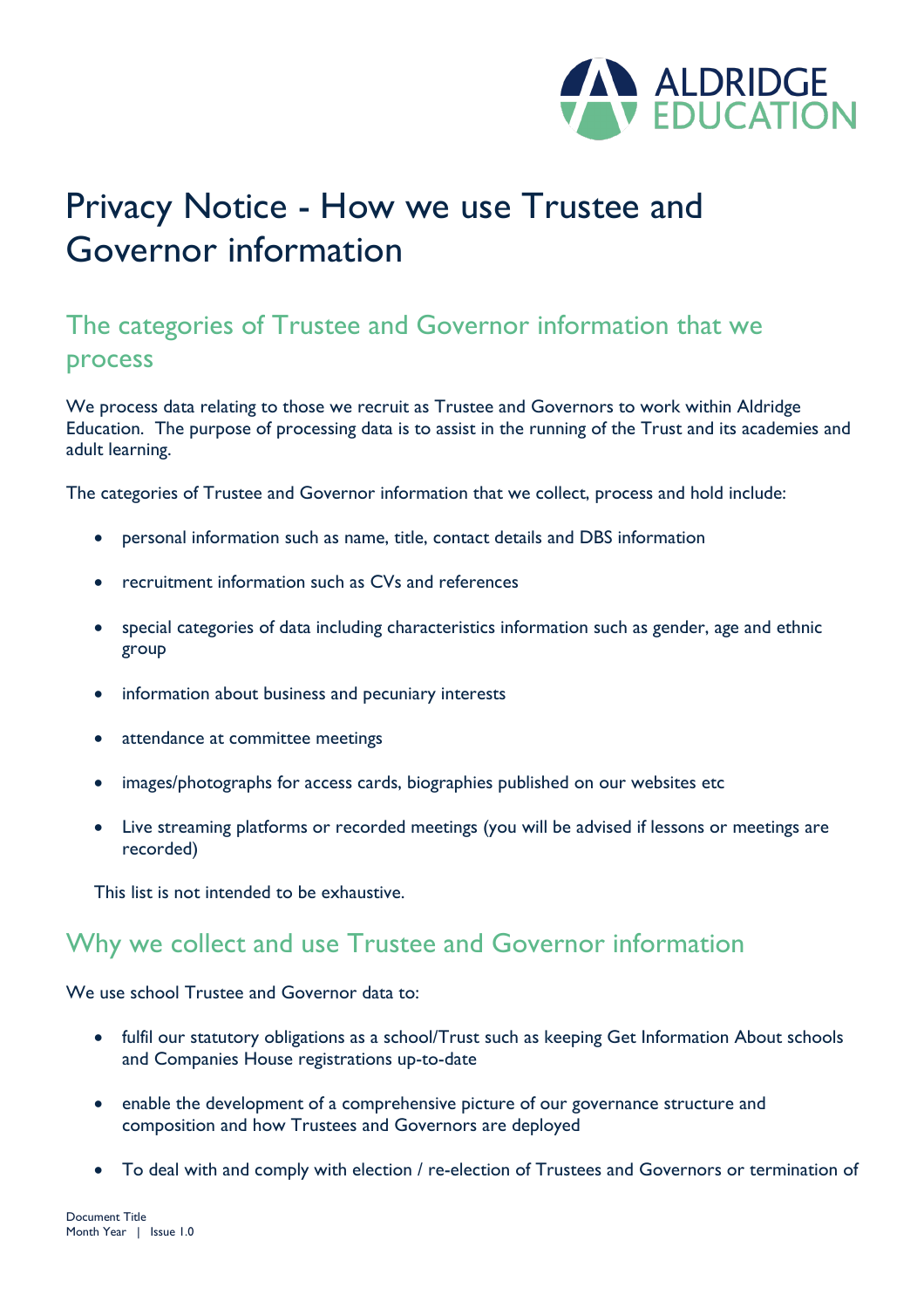

#### appointments

- facilitate safer recruitment as part of our safeguarding responsibilities
- operate and keep a record of attendance at meetings for reporting purposes including disclosure on our websites and in annual accounts
- inform the development of recruitment and retention policies
- improve the effectiveness of our Trustees and Governors through undertaking skills audits to offer effective support and training
- provide access to relevant School and Trust facilities
- to create IT accounts for Trustees and Local Governor Chairs
- to be able to respond to and defend legal claims

This list is not intended to be exhaustive.

#### The lawful basis on which we process this information

Data Protection law requires us to have a lawful reason ('lawful basis') for processing the personal data we use. We collect and use Trustee and Governor information under Article 6, and Article 9 where data processed is special category data from the General Data Protection Regulations May 2018 (GDPR) and for data collection purposes under the Education Act 1996. Our lawful basis for processing will be explained at the point at which we collect personal information unless there is a lawful reason not to do so.

The Trust and our Schools and Adult Learning provision process a wide range of personal data for a variety of purposes. The lawful basis we rely on will therefore vary. However, generally, the lawful basis we mainly use in relation to our Trustee and Governors are:

- We need to comply with the law (we have a legal obligation): for example, we collect and use workforce information under legal and statutory obligations within the Keeping Children Safe in Education (KCSIE) statutory guidelines. We are required to check suitability to work with Schools/Trust, entitlement to work in the UK and to comply with health and safety laws.
- We need to carry out a task in the public interest: for example, where the collection and use of Trustee and Governor information is necessary for us to perform our role as a school and Trust to deliver our public task of providing education to our pupils.
- You have given us consent to use it in a certain way (for example a photo of you for promotional purposes or on our website).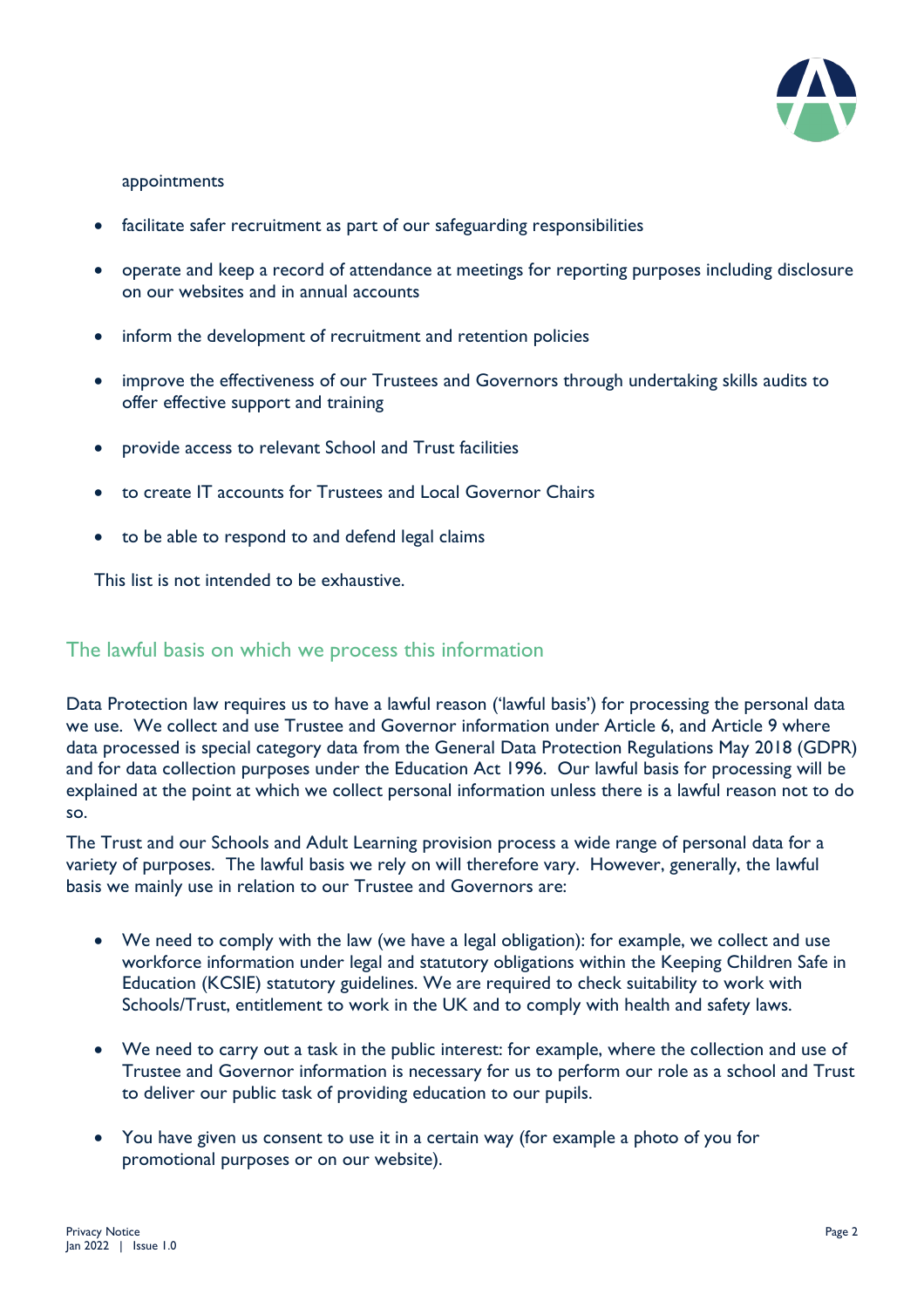

• It is in ours or a third party's, legitimate business interests to process the data. Where this is the case, we will ensure that we have considered whether our legitimate interests are overridden by your rights and freedoms as a Trustee or Governor.

We may also collect, store, and use information about you that falls into "special categories" of more sensitive personal data which has extra protection in law and requires us to identify a condition for processing under Article 9 of the GDPR. Where we process more sensitive data, we need an additional legal basis. The basis we mainly use are:

- Legal obligation
- Substantial public interest including:
	- o Statutory and government purposes
	- o Equality of opportunity or treatment
	- o Preventing and detecting unlawful acts
	- o Preventing fraud
	- o Public Health
- Explicit consent

Where you have provided us with consent to use your data, you may withdraw this consent at any time. We will make this clear when requesting your consent and explain how you go about withdrawing consent if you wish to do so. We will then cease this aspect of processing.

Some of the reasons listed above for collecting and using personal information about you overlap, and there may be several grounds which justify the school's use of your data. There are also other lawful bases that may apply, and this will be made clear wherever possible.

## Collecting Trustee or Governor information

We collect personal information to enable us to manage our Trustees and Governors and to help us to operate our Schools, Adult Learning and overall Trust. Trustee and Governor data is essential for the schools / Trust to operate.

We collect and use information about you in a variety of ways including through the recruitment process, information obtained through identity documents, from correspondence with you or through interviews, meetings or other assessments while you are working with us.

Whilst the majority of personal information you provide to us is mandatory, some of it is requested on a voluntary basis. In order to comply with UK GDPR, we will inform you at the point of collection, whether you are required to provide certain information to us or if you have a choice in this.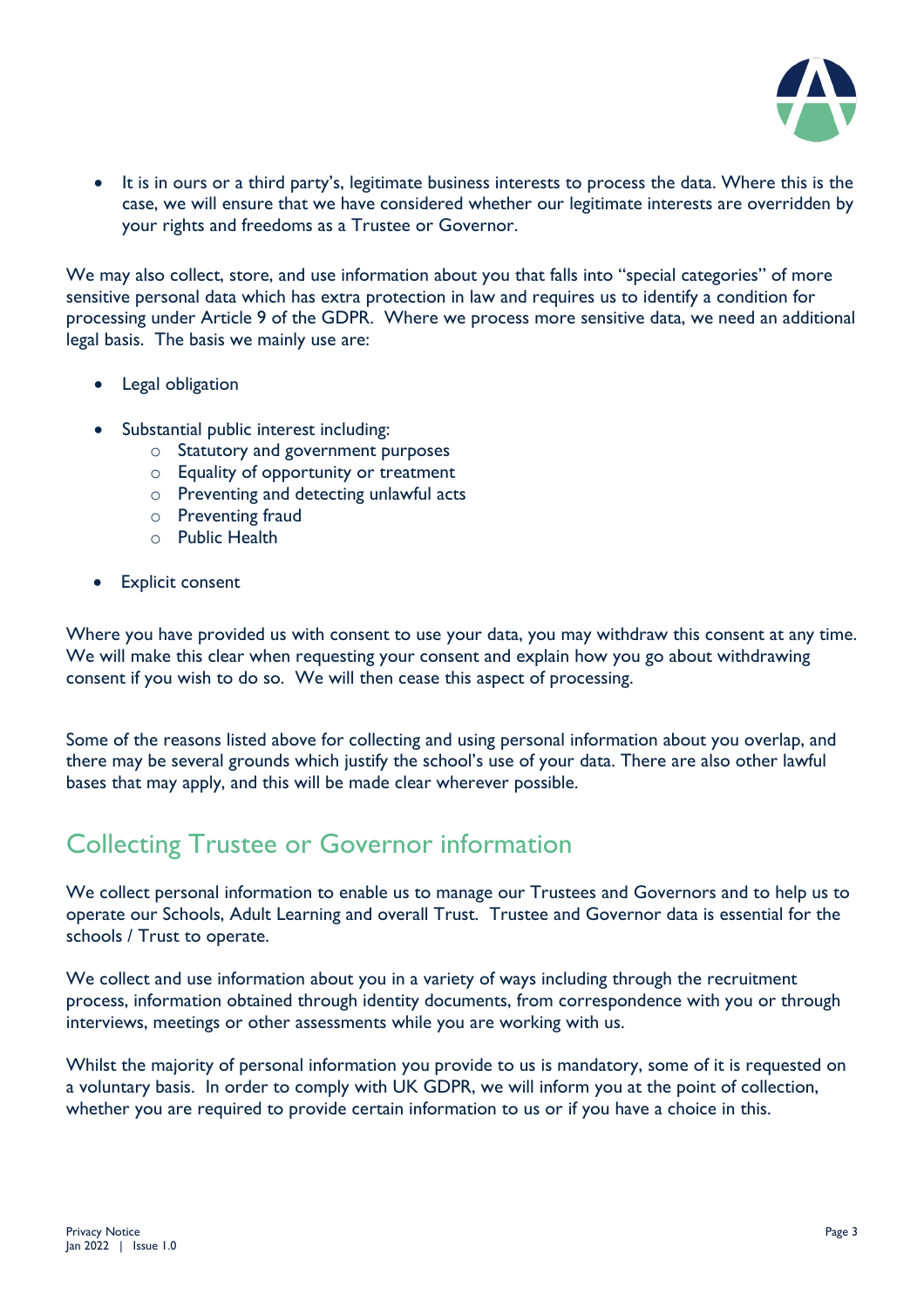

# Storing Trustee or Governor information

Personal data is stored in line with our data protection policy in a range of different places including in your Trustee or Governor files and in IT systems including the school's/Trust email system. We create and maintain a Trustee or Governor file for each Trustee or Governor. The information contained in this file is kept secure and is only used for purposes relevant to your Trustee/Governor position. Once your term with us has ended, we will retain this file and usually delete the information in line with our retention policies (unless exceptionally there is a business need to retain it, for example in relation to safeguarding) for 6 years after the termination of your term of office.

# Who we share Trustee or Governor information with

Information about our Trustee or Governors will not be shared with any third party without your consent, unless the law permits this. Where it is legally required or is otherwise necessary (and it complies with data protection law) personal information may be shared with:

- The Disclosure and Barring Service
- Educators, examining bodies and our regulator (Ofsted)
- Our auditors and legal advisors
- Department for Education (DfE)
- Professional Governance Bodies or Associations

### Why we share school Trustee or Governor information

We do not share information about our Trustees or Governors with anyone without consent unless the law and our policies allow us to do so.

Where we transfer personal data to a country or territory outside of the UK and European Economic Area, we will do so in accordance with data protection law and ensure that we have sufficient safeguards in place.

#### Department for Education

The Department for Education (DfE) collects data on a statutory basis through Get Information About Schools.

#### Companies House

In accordance with Section 167 & 167D of the Companies Act 2006 anyone on the Trust Board must be registered with Companies House as a Director of the Company.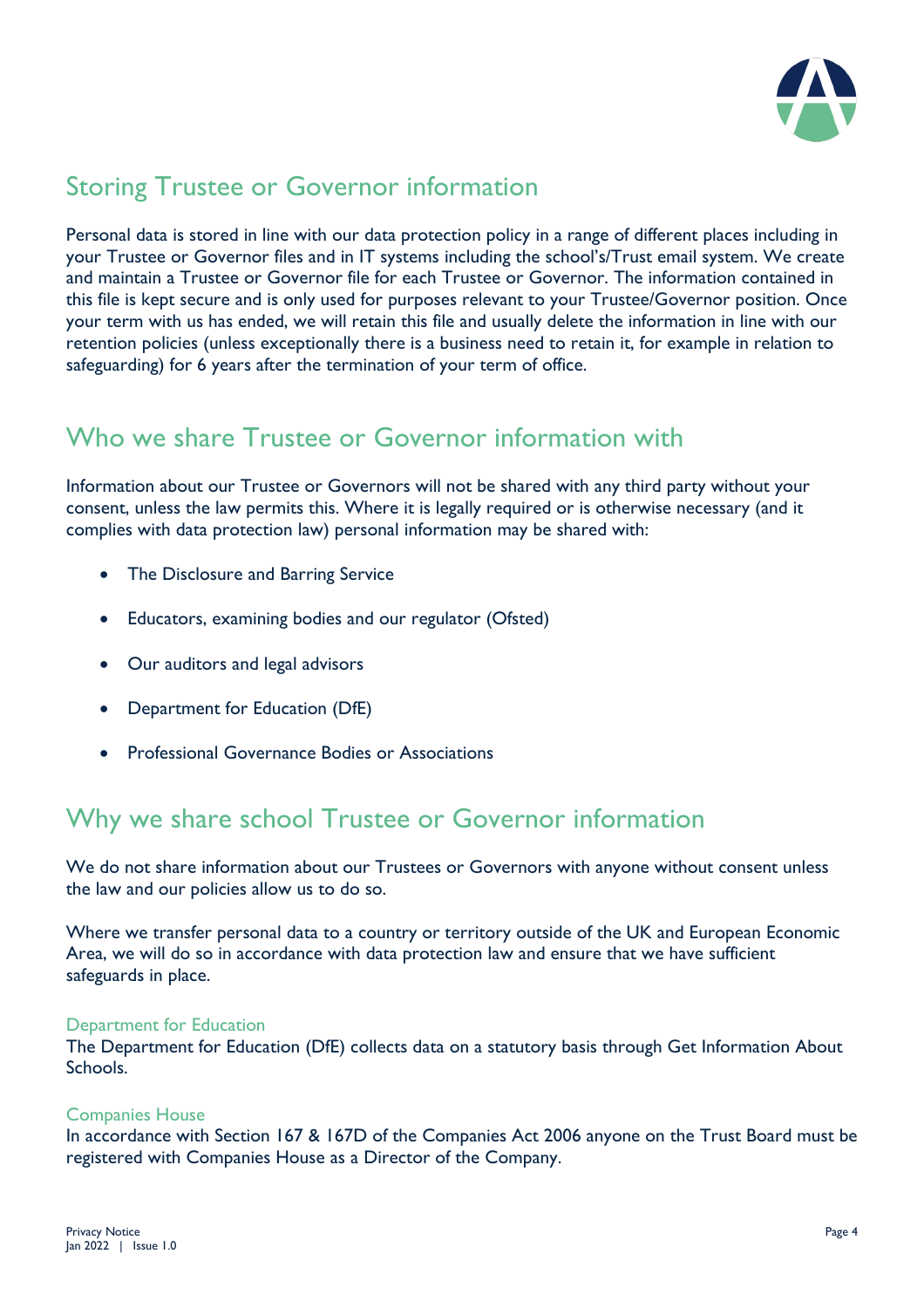

#### National Governance Association (NGA)

In order to access the NGA website and receive weekly email updates it is necessary for the NGA to have email names and email addresses.

#### Governor Hub

Sharing of governance information (minutes, agendas, supporting papers for meetings) is managed through Governor Hub ensuring that it is not necessary for individuals to hold these papers on personal electronic devices.

#### Academy and Trust

In case of emergency or an Ofsted inspection it is necessary for the school office to hold details of any individuals involved in the governance of the school. For ease of communication and if appropriate, contact details may be shared with other members/trustees/governors on the same board or committee.

### Requesting access to your personal data

Under data protection legislation, individuals have the right to request access to information them that we hold. This is know as making a 'Subject Access Request' (SAR). If you make a subject access request, and if we hold information about you, we will:

- Give you a description of it
- Tell you why we are holding and processing it, and how long we will keep it for
- Explain where we got it from, if not from you
- Tell you who it has been, or will be, shared with
- Let you know whether any automated decision-making is being applied to the data, and any consequences of this
- Give you a copy of the information in an intelligible form within a month, unless an extension is necessary on the ground of the complexity of the request.

You may also have the right for your personal information to be transmitted electronically to another organisation in certain circumstances.

To make a request for your personal information, contact:

• School Data Protection Leads (DPLs): Darwen Aldridge Community Academy [dpl@daca.uk.com](mailto:dpl@daca.uk.com) Darwen Vale High School [dpl@darwenvale.com](mailto:dpl@darwenvale.com) Darwen Aldridge Enterprise School [dpl@daestudio.biz](mailto:dpl@daestudio.biz) Sudell Primary School [dpl@sudell.blackburn.sch.uk](mailto:dpl@sudell.blackburn.sch.uk)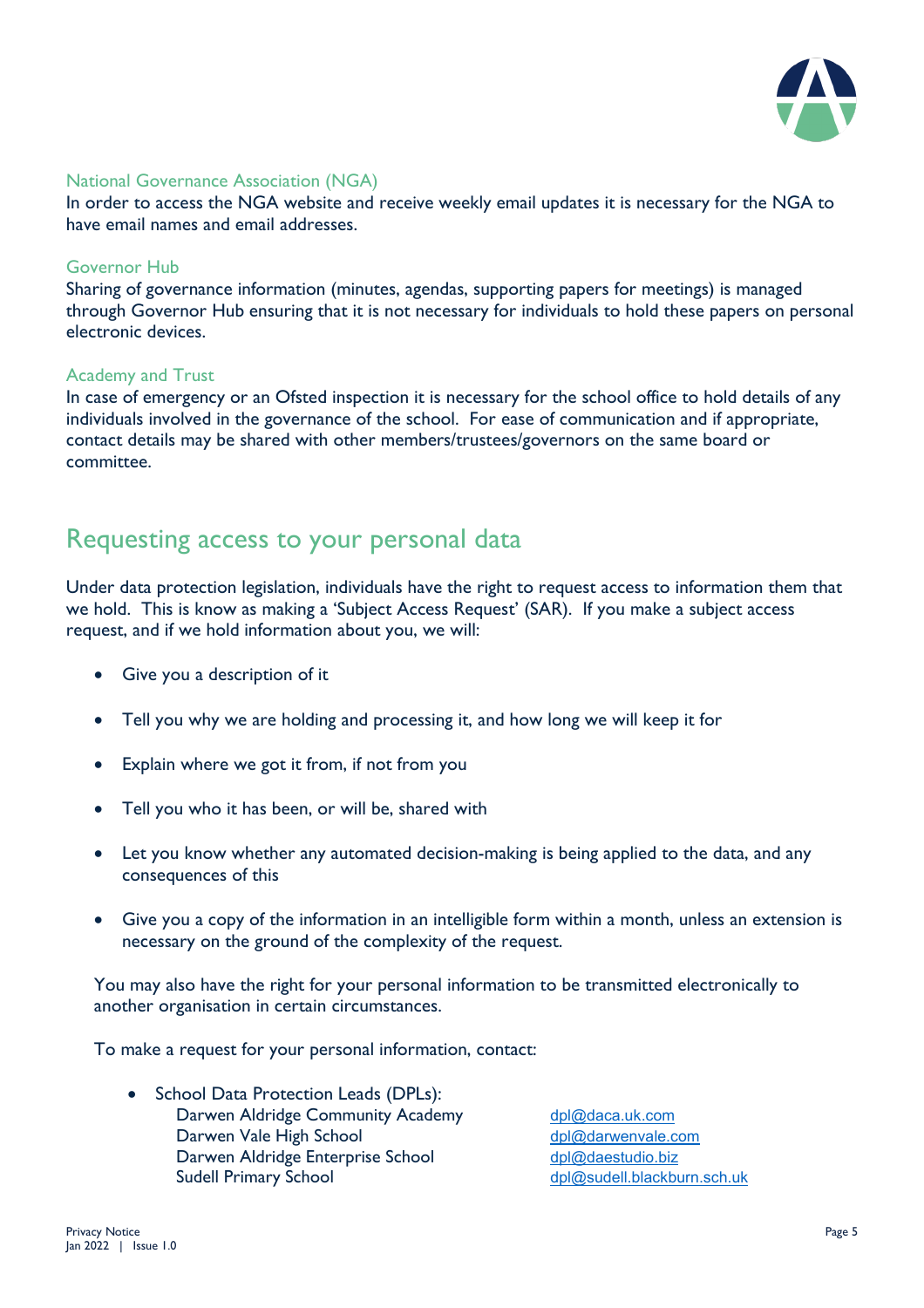

Aldridge UTC@MediaCityUK [dpl@utcmedicityuk.org.uk](mailto:dpl@utcmedicityuk.org.uk) Dukes Aldridge Academy [dpl@dukesacademy.org.uk](mailto:dpl@dukesacademy.org.uk) Brighton Aldridge Community Academy [dpl@baca-uk.co.uk](mailto:dpl@baca-uk.co.uk)<br>Portslade Aldridge Community Academy dpl@paca.uk.com Portslade Aldridge Community Academy Aldridge Adult Learning [dpl@aal.org.uk](mailto:dpl@aal.org.uk)

• Trust Data Protection Officer (DPO): [dpo@aldridgeducation.org](mailto:dpo@aldridgeducation.org)

You also have the right to:

- to ask us for access to information about you that we hold
- to have your personal data rectified, if it is inaccurate or incomplete
- to request the deletion or removal of personal data where there is no compelling reason for its continued processing
- to restrict our processing of your personal data (i.e. permitting its storage but no further processing)
- to object to direct marketing (including profiling) and processing for the purposes of scientific/historical research and statistics
- not to be subject to decisions based purely on automated processing where it produces a legal or similarly significant effect on you

If you have a concern about the way we are collecting or using your personal data, we ask that you raise your concern with us in the first instance. Alternatively, you can contact the Information Commissioner's Office at<https://ico.org.uk/concerns/>

For further information on how to request access to personal information held centrally by DfE, please see the 'How Government uses your data' section of this notice.

### Withdrawal of consent and the right to lodge a complaint

Where we are processing your personal data with your consent, you have the right to withdraw that consent. If you change your mind, or you are unhappy with our use of your personal data, please let us know by contacting:

• School Data Protection Leads (DPLs): Darwen Aldridge Community Academy [dpl@daca.uk.com](mailto:dpl@daca.uk.com) Darwen Vale High School [dpl@darwenvale.com](mailto:dpl@darwenvale.com) Darwen Aldridge Enterprise School [dpl@daestudio.biz](mailto:dpl@daestudio.biz)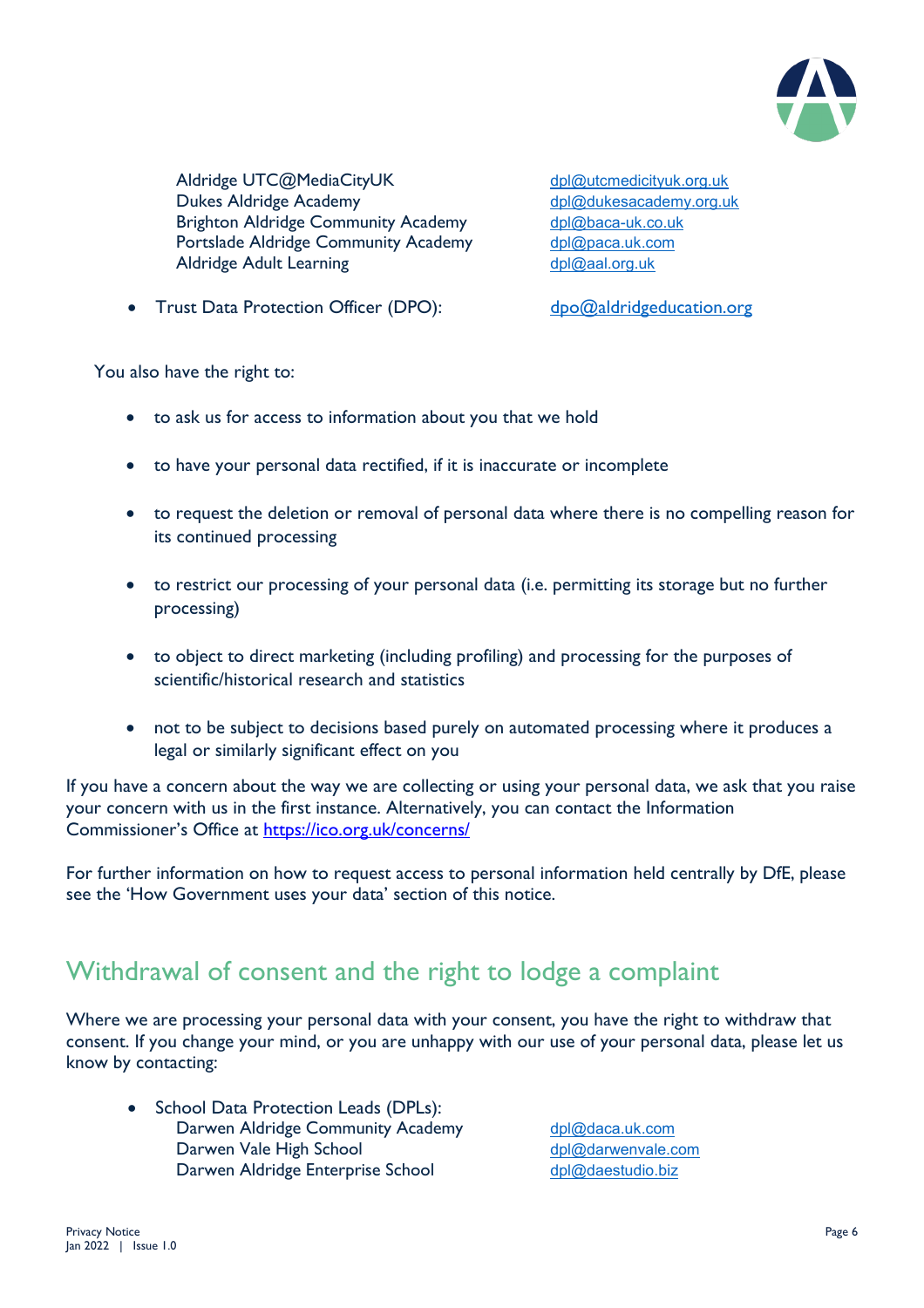

Sudell Primary School della announce the della della della della della della della della della della della della<br>Aldridge UTC@MediaCityUK della della della della della della della della della della della della della della Aldridge UTC@MediaCityUK Dukes Aldridge Academy<br>Brighton Aldridge Community Academy dpl@baca-uk.co.uk Brighton Aldridge Community Academy Portslade Aldridge Community Academy [dpl@paca.uk.com](mailto:dpl@paca.uk.com) Aldridge Adult Learning [dpl@aal.org.uk](mailto:dpl@aal.org.uk)

• Trust Data Protection Officer (DPO): [dpo@aldridgeducation.org](mailto:dpo@aldridgeducation.org)

### Last updated

We may need to update this privacy notice periodically so we recommend that you revisit this information from time to time.

This version was last updated on January 2022.

### **Contact**

If you would like to discuss anything in this privacy notice, please contact:

Trust Data Protection Officer (DPO)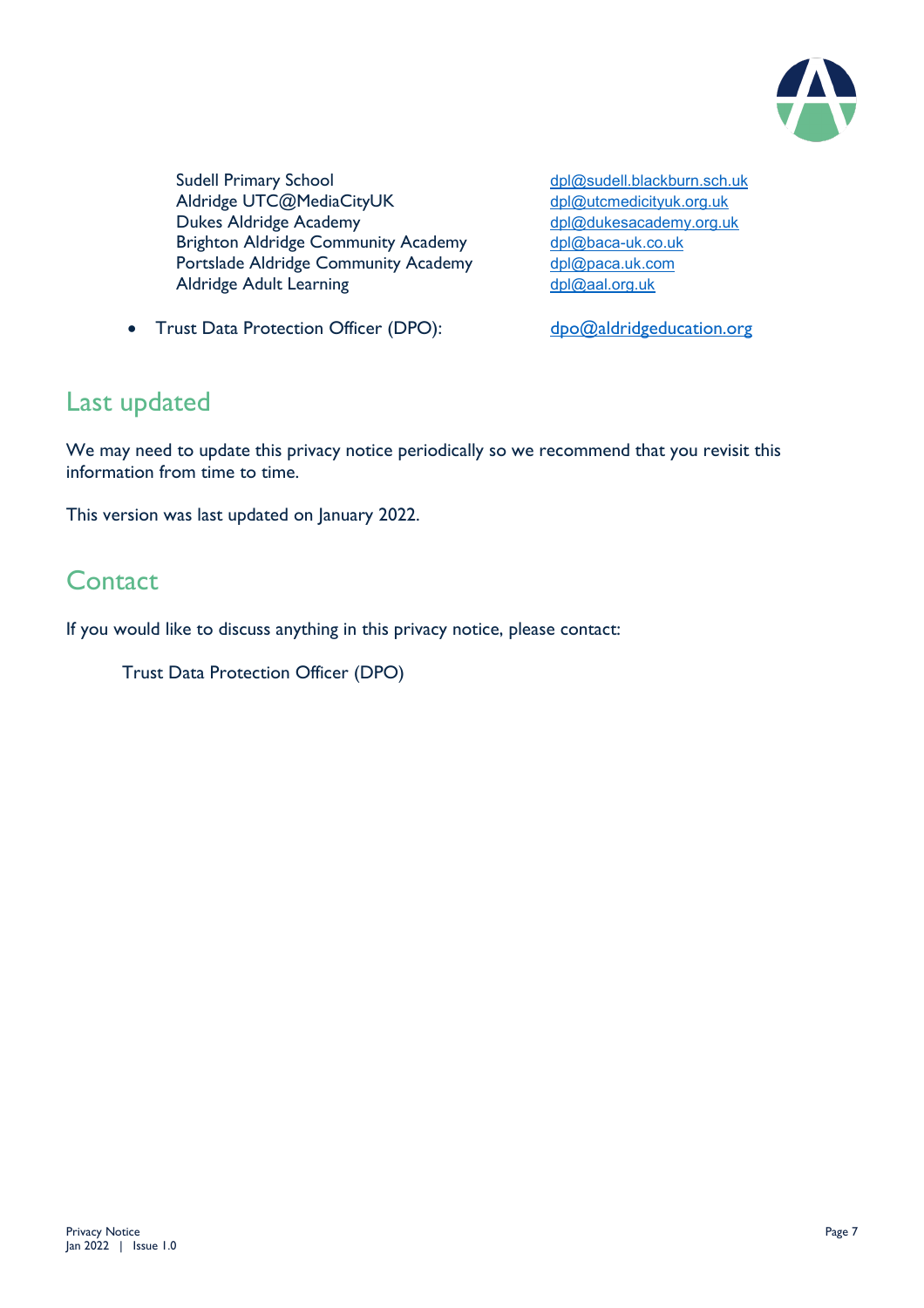

# How government uses your data

The workforce data that we lawfully share with the DfE through data collections:

- informs departmental policy on pay and the monitoring of the effectiveness and diversity of the school workforce
- links to school funding and expenditure
- supports 'longer term' research and monitoring of educational policy

### Data collection requirements

To find out more about the data collection requirements placed on us by the Department for Education including the data that we share with them, go to

[https://www.gov.uk/education/data-collection-and-censuses-for-schools.](https://www.gov.uk/education/data-collection-and-censuses-for-schools)

# Sharing by the Department for Education

The Department may share information about school employees with third parties who promote the education or well-being of children or the effective deployment of school staff in England by:

- conducting research or analysis
- producing statistics
- providing information, advice or guidance

The Department has robust processes in place to ensure that the confidentiality of personal data is maintained and there are stringent controls in place regarding access to it and its use. Decisions on whether DfE releases personal data to third parties are subject to a strict approval process and based on a detailed assessment of:

- who is requesting the data
- the purpose for which it is required
- the level and sensitivity of data requested; and
- the arrangements in place to securely store and handle the data